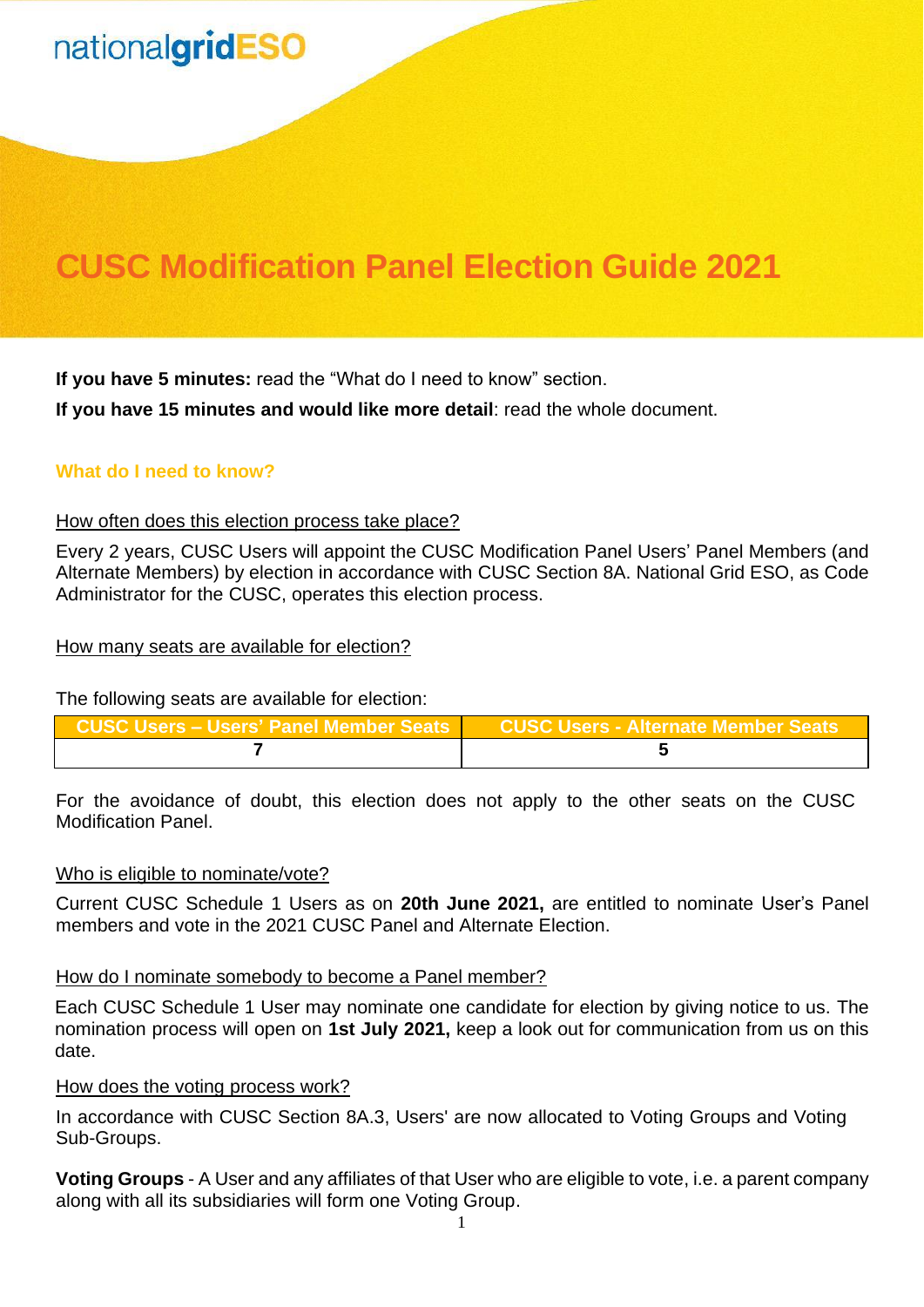**Voting Sub-Groups** - Each Voting Group can then submit one voting paper in respect of each of the following Voting Sub-Groups. As long as, they include a User which falls within the relevant Voting Sub-Group, which are:

- the Generation Voting Sub-Group;
- the Supply Voting Sub-Group;
- the Demand Voting Sub-Group; and
- the Interconnector Voting Sub-Group

Voting will only commence if more nominations are received than seats available in the respective categories.

Each Voting Sub-Group can select up to three preferred candidates from the list on their voting paper and rank them in order of preference (i.e. first, second and third choice). The same candidate may not receive more than one Preference Vote in a single voting paper.

There will then be up to three rounds of counting of preference votes, until all the CUSC Panel Members and Alternate Members are elected. This is explained in more detail further within this document.

|--|

| <b>Date</b>                            | <b>Milestone</b>                                                                                               |
|----------------------------------------|----------------------------------------------------------------------------------------------------------------|
| Thursday 1st July 2021                 | Invitations will be sent out to CUSC Schedule<br>1 Users to nominate candidates to stand for<br>election.      |
| Friday 23rd July 2021                  | Nomination Forms to be returned no later than<br>5.00pm                                                        |
| <b>Monday 9th August 2021</b>          | List of candidates and voting papers to be<br>circulated, or we will announce the outcome of<br>the Elections. |
| Tuesday 31st August 2021               | Voting papers to be returned no later than<br>5pm.                                                             |
| <b>Wednesday 15th September 2021</b>   | Election results will be announced.                                                                            |
| 1st October 2021 - 30th September 2023 | Newly elected Panel Members and Panel<br>Alternate Members will take up office.                                |

### Do I need to do anything?

Not at this point. We will open nominations for the electable seats on **1st July 2021**. Please keep a look out for communication from us on this date. Once all nominations have been received, we will be in contact again on voting. Further information is outlined within this document.

**Any Questions? Please contact** [cusc.team@nationalgrideso.com](mailto:cusc.team@nationalgrideso.com)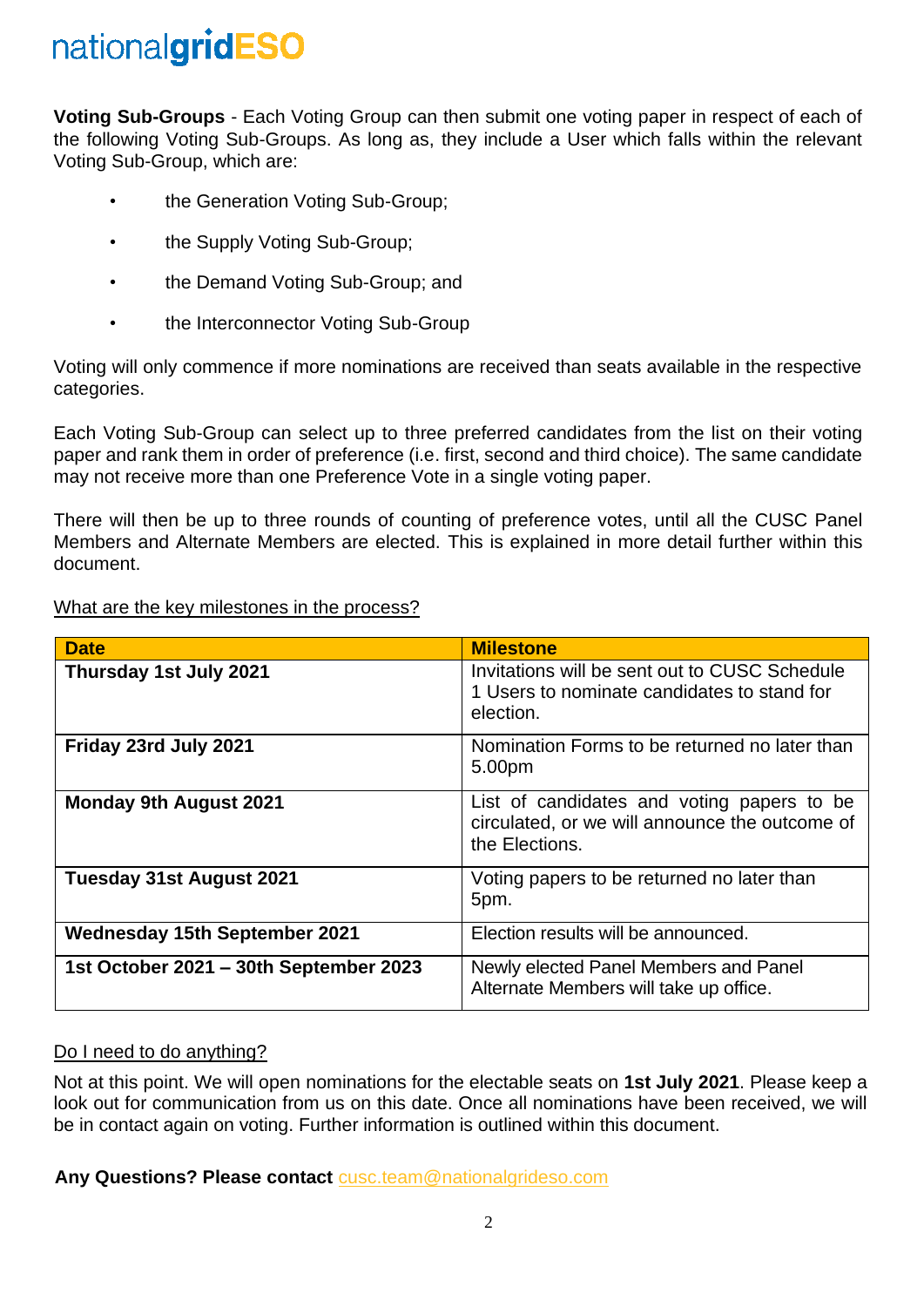## **Background and purpose of this guidance**

Elections for Members of the Connection and Use of System (CUSC) Modifications Panel and Alternate Members for the period 01 October 2021 – 30 September 2023 will commence on **1st July 2021**.

The general arrangements to be followed for an election are set out in the Governance Rules, section 8, Annex 8A of the CUSC. The Code Administrator operates each election. The Purpose of this guidance is to:

- **Provide a summary of the CUSC Panel election arrangements for 2021. In order to help CUSC Users to participate actively and effectively in the forthcoming elections; and**
- **Clarify the approach that will be adopted for the election including voting arrangements.**

For the purposes of the election, CUSC Users are defined as those persons who are a Party to the CUSC Framework Agreement (apart from National Grid ESO) on 20 June 2021.

## **The Role of Panel Members**

The role of a Panel Member is to act as an independent industry expert on the Panel, which sets the strategic direction of the future changes across the CUSC. CUSC Modification Panel Members and Alternate Members must act impartially and not as a representative or in the interest of a Company or person they are employed by. To support this, Section 8.3.4 CUSC introduces a requirement that CUSC Panel Members declare in writing any shares they hold in any CUSC party or CUSC parties at a total aggregate value of over £10,000 to the Code Administrator for publication.

At Panel meetings, Panel Members will be asked to provide views on proposed and active modifications. In addition, at various points, Panel Members are asked to vote and provide a supporting statement to their vote on modifications. Votes for modifications following the Standard governance route are provided to the Authority to aid its decision making. In addition, where modifications follow the Fast Track and/or the Self Governance route, Panel Members will vote as the decision maker of the modification.

## **Composition of the CUSC Modifications Panel**

The CUSC Modification Panel is composed of:

- An independent Chairperson (the 'Panel Chairman') who is a non-voting member;
- Up to seven (7) persons and up to five (5) Alternates appointed by Users<sup>1</sup>;
- Two (2) persons appointed by The Company;
- One person appointed as a Consumer Representative e.g. by Citizen's Advice;
- An Authority Representative; and
- A person appointed by the Authority whose interests are not otherwise reflected in the composition if the Panel.

Further information about the CUSC Modifications Panel and its current composition can be found [here](https://www.nationalgrideso.com/industry-information/codes/connection-and-use-system-code-cusc/panel-meeting-documents) on the National Grid Electricity System Operator website.

### **The following seats are available to be elected during this election:**

| │   CUSC Users – Users' Panel Member Seats │      CUSC Users - Alternate Member Seats 。 |  |
|-----------------------------------------------------------------------------------------|--|
|                                                                                         |  |

 $<sup>11</sup>$  This election is only for the 7 Users' Panel Member Seats and the up to 5 Alternate Members Seats</sup>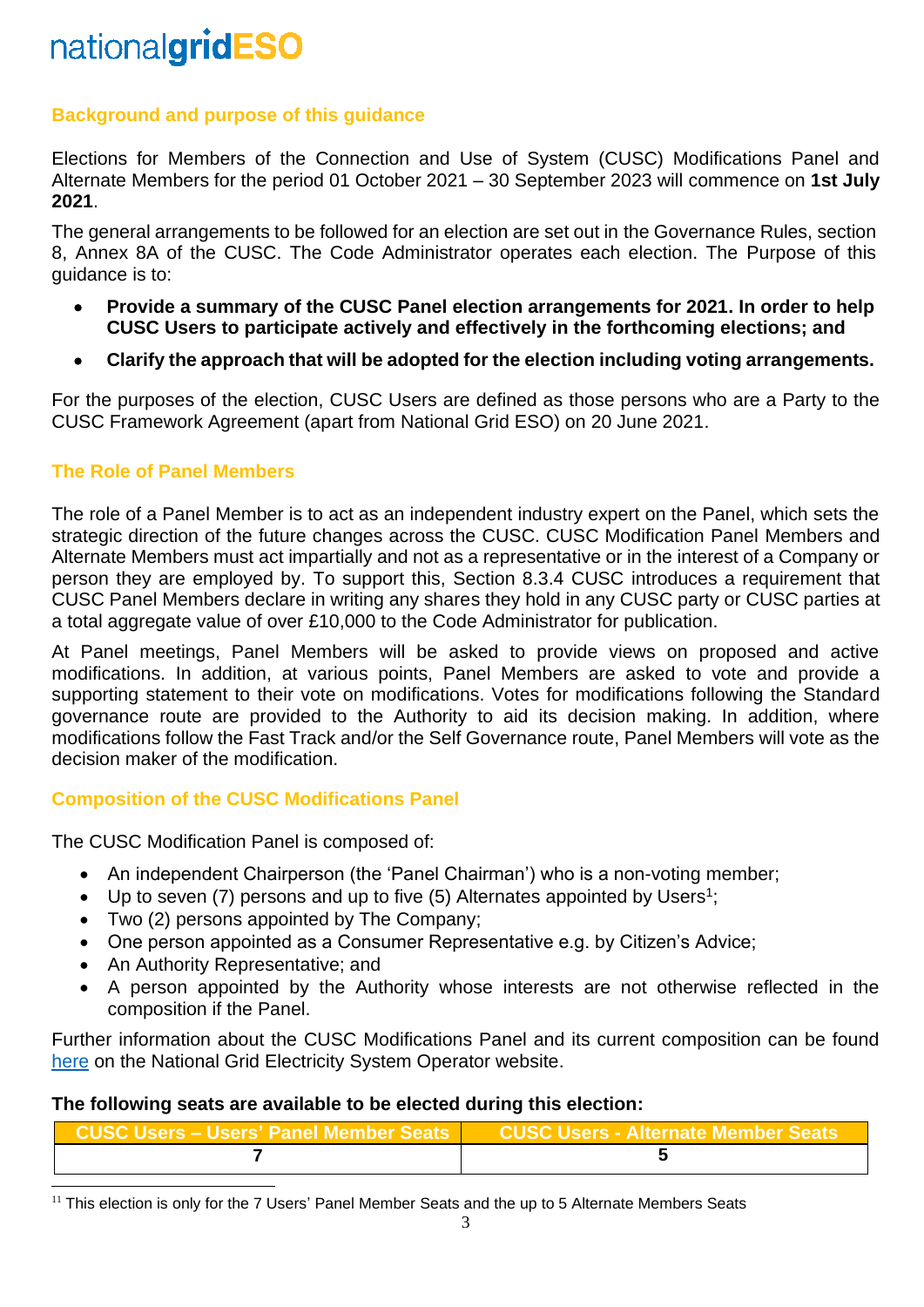## **Description of Electorate**

Current CUSC Schedule 1 Users (The Electoral Roll) as on **20th June 2021,** are entitled to nominate Panel members and vote in the 2021 CUSC Panel and Alternate Election.

In accordance with Section 11 and 8A.3 CUSC, Users' are now allocated to **Voting Groups** and **Voting Sub-Groups:**

- **Voting Groups** A User and any affiliates of that User who are eligible to vote, i.e. a parent company along with all its subsidiaries will form one Voting Group.
- **Voting Sub-Groups** Each Voting Group can then submit one voting paper in respect of each of the following Voting Sub-Groups as long as they include a User which falls within the relevant Voting Sub-Group, which are:

### **1. Generation Voting Sub-Group**;

This includes all Users in a Voting Group who fall within one or more of the following categories:

- a) a User with a Bilateral Agreement in respect of a Directly Connected Power Station;
- b) a User with a Bilateral Agreement in respect of an Embedded Exemptable Large Power Station; and
- c) a User with a Bilateral Agreement in respect of an Embedded Power Station.

### **2. The Supply Voting Sub-Group;**

All Users in a Voting Group who are Suppliers.

### **3. The Demand Voting Sub-Group;**

All Users in a Voting Group who fall within any one or more of the following categories:

- a) Directly Connected Users with a Bilateral Agreement; and
- b) A User with a Bilateral Agreement in respect of a Distribution System.

### **a) The Interconnector Voting Sub-Group**

All Users in a Voting Group who fall within any one or more of the following categories:

- a) Interconnector owners with a Bilateral Agreement; and
- b) Interconnector Users.

For the avoidance of doubt, each **Voting Group** will therefore be entitled to submit up to four (4) voting papers, i.e. one paper per **Voting Sub-Group**.

Each Voting Group shall be responsible for designating which specific User(s) within their Voting Group shall submit voting papers on behalf of the relevant Voting Sub-Groups.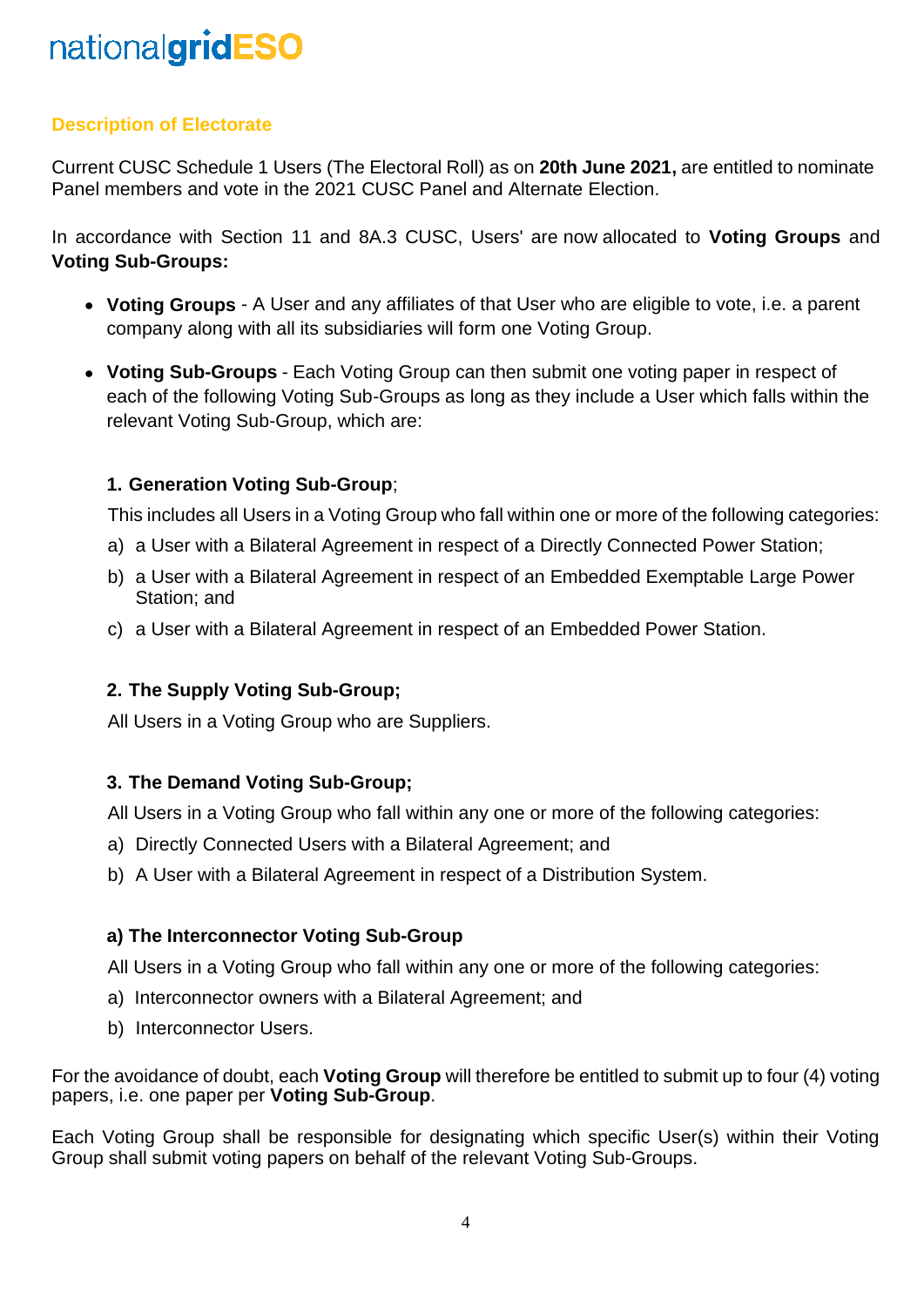## **Key milestones/timings in the election process:**

## **Nominations**

Each CUSC Schedule 1 User may nominate one candidate for election by giving notice to us. The person(s) nominated do not need to be listed as a CUSC Schedule 1 User.

| <b>Date</b>            | <b>Milestone</b>                                                                                          |
|------------------------|-----------------------------------------------------------------------------------------------------------|
| Thursday 1st July 2021 | Invitations will be sent out to CUSC Schedule<br>1 Users to nominate candidates to stand for<br>election. |
| Friday 23rd July 2021  | Nomination Forms to be returned no later than<br>5.00pm                                                   |

### **Voting**

Voting will only commence if more nominations are received than seats available in the respective categories:

| <b>Date</b>                            | <b>Milestone</b>                               |
|----------------------------------------|------------------------------------------------|
| <b>Monday 9th August 2021</b>          | List of candidates and voting papers to be     |
|                                        | circulated, or we will announce the outcome of |
|                                        | the Elections.                                 |
| <b>Tuesday 31st August 2021</b>        | Voting papers to be returned no later than     |
|                                        | 5.00pm.                                        |
| <b>Wednesday 15th September 2021</b>   | Election results will be announced.            |
| 1st October 2021 - 30th September 2023 | Newly elected Panel Members and Panel          |
|                                        | Alternate Members will take up office.         |

## **What to do on receipt of your Voting Papers**

The CUSC User contacts should check that they have the correct number of votes in the correct capacities for their company(s) indicated in in the Electorate section above. If you think you have more or fewer voting papers than you were expecting, then please contact us.

## **Voting Process**

Voting papers will be provided to all CUSC Users that are eligible to vote by e-mail. You will need to enter your unique voting reference number on your voting paper. This can be found within the CUSC Schedule 1 list published on 1st July 2021. Those CUSC Users who wish to vote utilising hard copies of the voting forms should contact us. If a CUSC User chooses to submit a hard copy, only the original voting forms will be accepted. Photocopies of hard copies or faxes will be invalid.

Each voting paper allows each Voting Sub-Group to select up to three preferred candidates from the list on their voting paper(s) and rank them in order of preference (i.e. first, second and third choice). The same candidate may not receive more than one Preference Vote in a single voting paper. All three preference votes could count, so we would encourage you to complete all three choices. All voting papers carry equal weight.

Once you are confident that you have completed the forms correctly, submit them electronically to us. If submitting hard copies of the voting papers, please sign and date the form. If you need to make any corrections, please sign and date these separately and attach an explanatory cover note.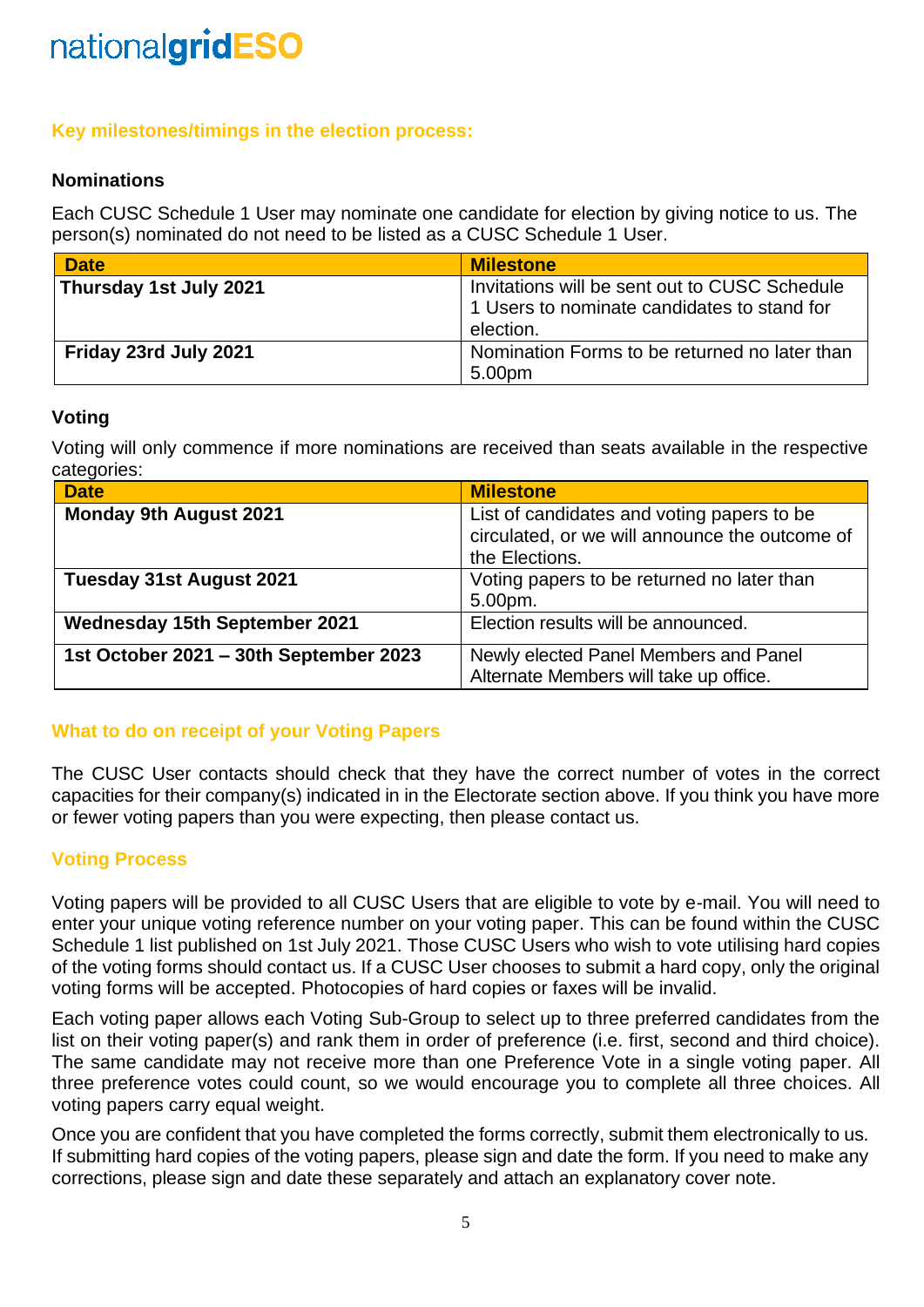### **Late Votes**

Voting papers must be returned to us by **5.00pm Tuesday 31st August 2021**. Late voting papers received after this time and date will be invalid.

For "hard" votes, the postmark date on the envelope will be used as the guide for accepting voting papers. For electronic voting, e-mails need to have a date and time on them which is before the deadline to be valid.

Delays in submission of voting forms electronically could occur (e.g. server failures). We will consider any voting forms that encounter such problems in consultation with CUSC Users in a fair and consistent manner. To ensure that eligible CUSC Users are not disenfranchised by circumstances beyond their control.

### **Votes Cast in Error**

If any CUSC Users believes that their vote has been miscast and can quote the unique reference number which can be found in on the incorrect voting paper, we will re-cast the vote as advised. If notification is received within the specified voting window.

#### **Election Counting Process**

#### **First voting round:**

We will count the first preference votes allocated to each candidate. To qualify for the CUSC Modifications Panel in the first round, the total votes required to be cast in favour of a candidate is: (T/N) + 1 where

- T is the total number of first Preference Votes in all valid voting papers.
- N is the number of Users' Panel Members and or Alternates to be elected in the first qualifying round (this is 7 Panel Members and 5 Alternate Members).

If the number of first Preference Votes allocated to any candidate is equal to or greater than the firstround qualifying total, they are elected. In the event that all the vacancies are not filled, the count proceeds to a second qualifying round.

#### **Second voting round:**

The second qualifying round applies to all candidates not elected in the first round. The voting papers marked with a first preference for a successfully elected candidate in the first qualifying round are set aside. The votes that have first and second preference votes for the remaining candidates are determined. To qualify for the CUSC Modifications Panel in the second qualifying round, the total votes required to be cast in favour of a candidate is:  $(T/N') + 1$  where

- T' is the total number of first preference votes and second Preference Votes allocated to the remaining valid voting papers.
- N' is the number of Users' Panel Members and or Alternates remaining to be elected after the first qualifying round.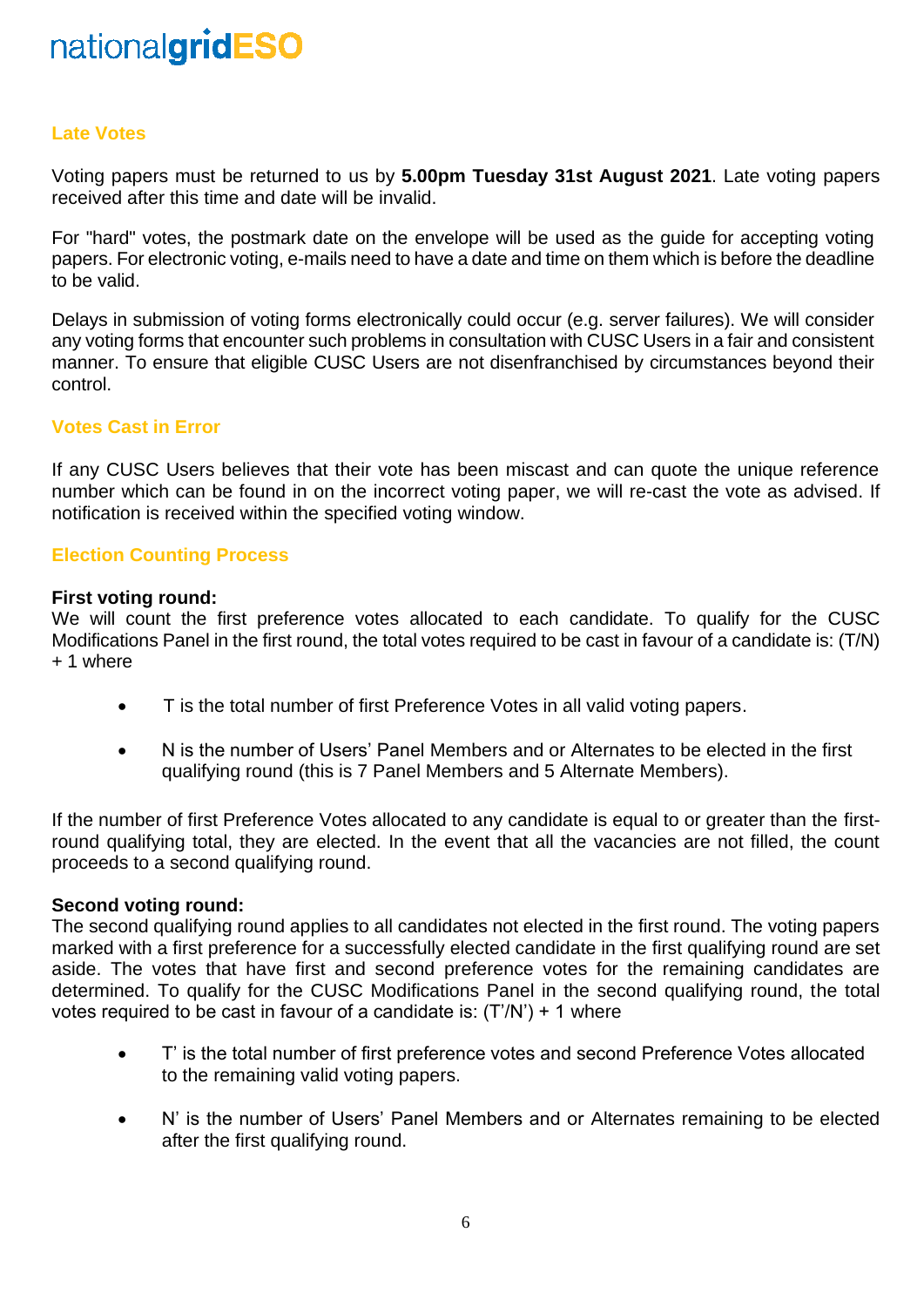If the number of first and second Preference Votes allocated to any candidate is equal to or greater than the second-round qualifying total, they are elected. If all the vacancies are not filled, the count proceeds to a third qualifying round.

## **Third voting round:**

The third qualifying round applies to all candidates not elected in the first or second rounds. The voting papers marked with a first preference and or a second preference for a successfully elected candidate in the initial qualifying round are set aside. The votes that have first, second and third preference votes for the remaining candidates are determined. To qualify for the CUSC Modifications Panel in the third qualifying round, the total votes required to be cast in favour of a candidate is:  $(T''/N'') + 1$ , where

- T" is the total number of first preference votes, second Preference Votes and third Preference Votes allocated to the remaining valid voting papers.
- N" is the number of Users' Panel Members and or Alternates remaining to be elected after the first qualifying round.

If the number of first, second and third Preference Votes allocated to any candidate is equal to or greater than the third-round qualifying total, they are elected.

#### **The seven (7) candidates receiving the greatest number of votes shall be elected as Users' Panel Members and the next five (5) shall be elected as Alternate Members.**

## **What happens if a Voting Group submits more votes than they are entitled to?**

In the event that the number of voting papers submitted by Users within a Voting group exceeds the entitlement set out in the Voting Groups:

- (a) We will attempt to contact each of the relevant Users to establish which voting paper(s) shall be counted for the purpose of the election; and
- (b) If we are not able to contact the relevant Users, we will select from the voting papers at random. Any voting papers selected by the Code Administrator shall be deemed valid and any other voting papers from the relevant Voting Group shall be disregarded.

### **Tie-Break Mechanisms**

If after any voting round the number of candidates achieving the required Preference Votes threshold exceeds the number of persons remaining to be elected, the following tie-break provisions shall apply between the tied candidates. These provisions also apply in the event that after the third voting round any Panel Member(s) or Alternate Member(s) remain to be elected:

- (a) the tied or remaining candidates (as applicable) shall be ranked in order of first preference votes allocated to them, and the candidate(s) with the greatest number of such votes shall be elected;
- (b) in the event of a tie between two or more candidates within paragraph (a), the candidates (amongst those tied) with the greatest number of second Preference Votes shall be elected;
- (c) in the event of a tie between two or more candidates within paragraph (b), the Code Administrator shall select the candidate(s) (amongst those tied) to be elected by drawing lots.